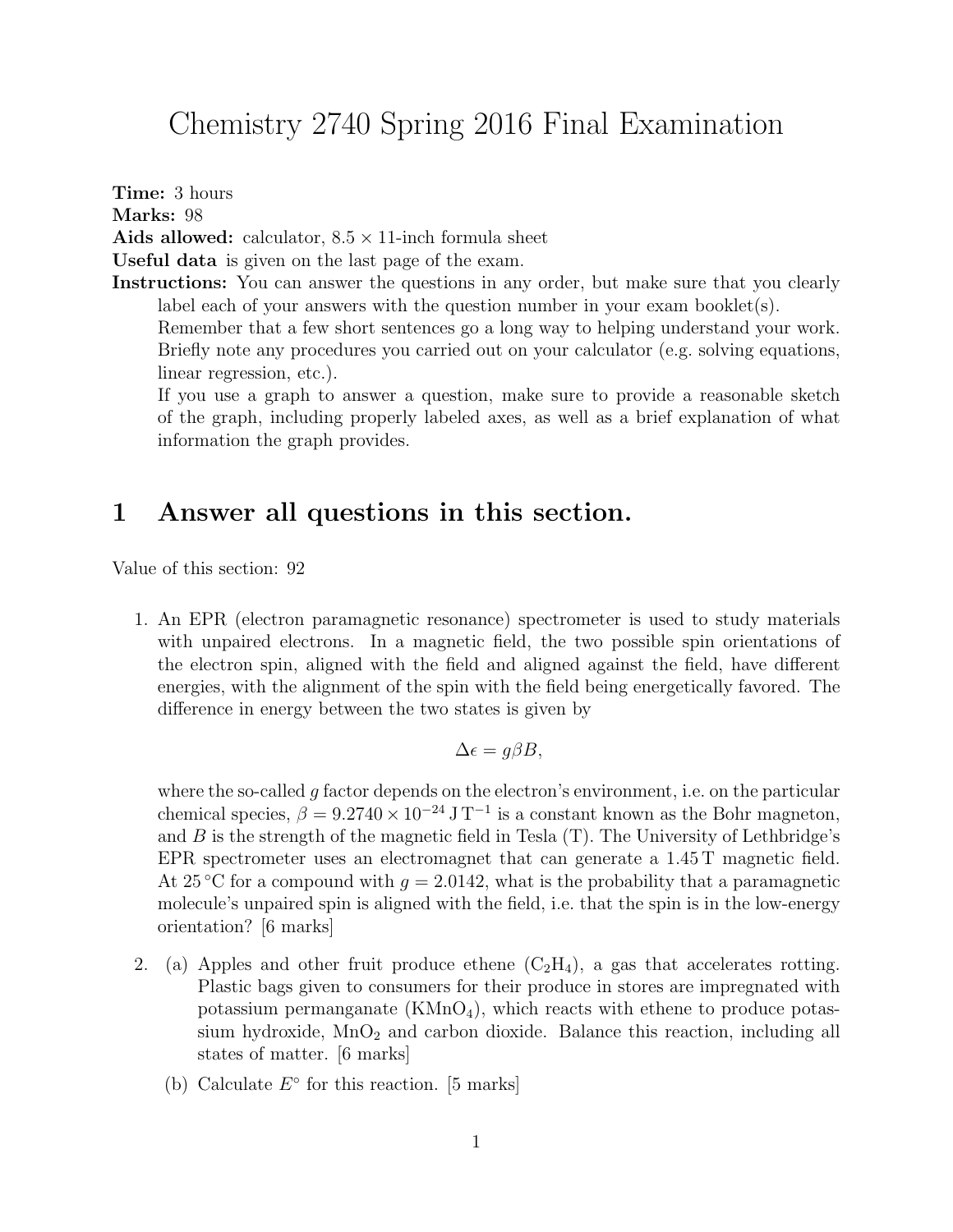- (c) If the partial pressures of ethene and of carbon dioxide inside a plastic bag are, respectively,  $10^{-4}$  bar and  $3.9 \times 10^{-4}$  bar, is the reaction thermodynamically allowed at  $25^{\circ}$ C? [4 marks]
- (d) 1 kg of apples kept in a cold room at 2 °C produces approximately  $8 \times 10^{-7}$  mol of ethene per hour. If potassium permanganate is placed in a container with 1 kg of apples in a cold room to help remove the ethene, at what rate is potassium permanganate used? [4 marks]
- 3. Pyridoxal-5'-phosphate  $(PLP)$ ,<sup>1</sup> the active form of vitamin  $B_6$ , reacts with amino acids to form Schiff bases. For example, here is the reaction of PLP with glycine:



Barannikov and coworkers have studied the thermodynamics of the reactions of PLP with several amino acids.<sup>2</sup> For the reaction of PLP with glycine, they calculated  $\Delta_r H_m^{\circ'} = -2.2 \text{ kJ mol}^{-1}$  and  $\Delta_r S_m^{\circ'} = 27.1 \text{ J K}^{-1} \text{mol}^{-1}$  at pH 7.35 and an ionic strength of 0.656 41 mol L<sup>−</sup><sup>1</sup> . Fixing these conditions amounts to defining a new standard state with these properties.

- (a) Calculate the equilibrium constant for this reaction under these conditions of pH and ionic strength at 37 ◦C. [4 marks]
- (b) The conditions under which the measurements were carried out are near-physiological, although the ionic strength is perhaps a little high. Assume therefore that the enthalpy and entropy values given above are approximately those we would find inside a cell. If the glycine concentration in a human cell is about  $4 \times 10^{-4}$  mol L<sup>-1</sup>, would there be more PLP or more Schiff base at equilibrium? [4 marks]

<sup>&</sup>lt;sup>1</sup>If you're curious about the L in the abbreviation, it denotes the aldehyde form of this compound (pyridoxal), which exists in equilibrium with a hydrate.

<sup>&</sup>lt;sup>2</sup>V. P. Barannikov et al., Russ. J. Phys. Chem. A 85, 16 (2011).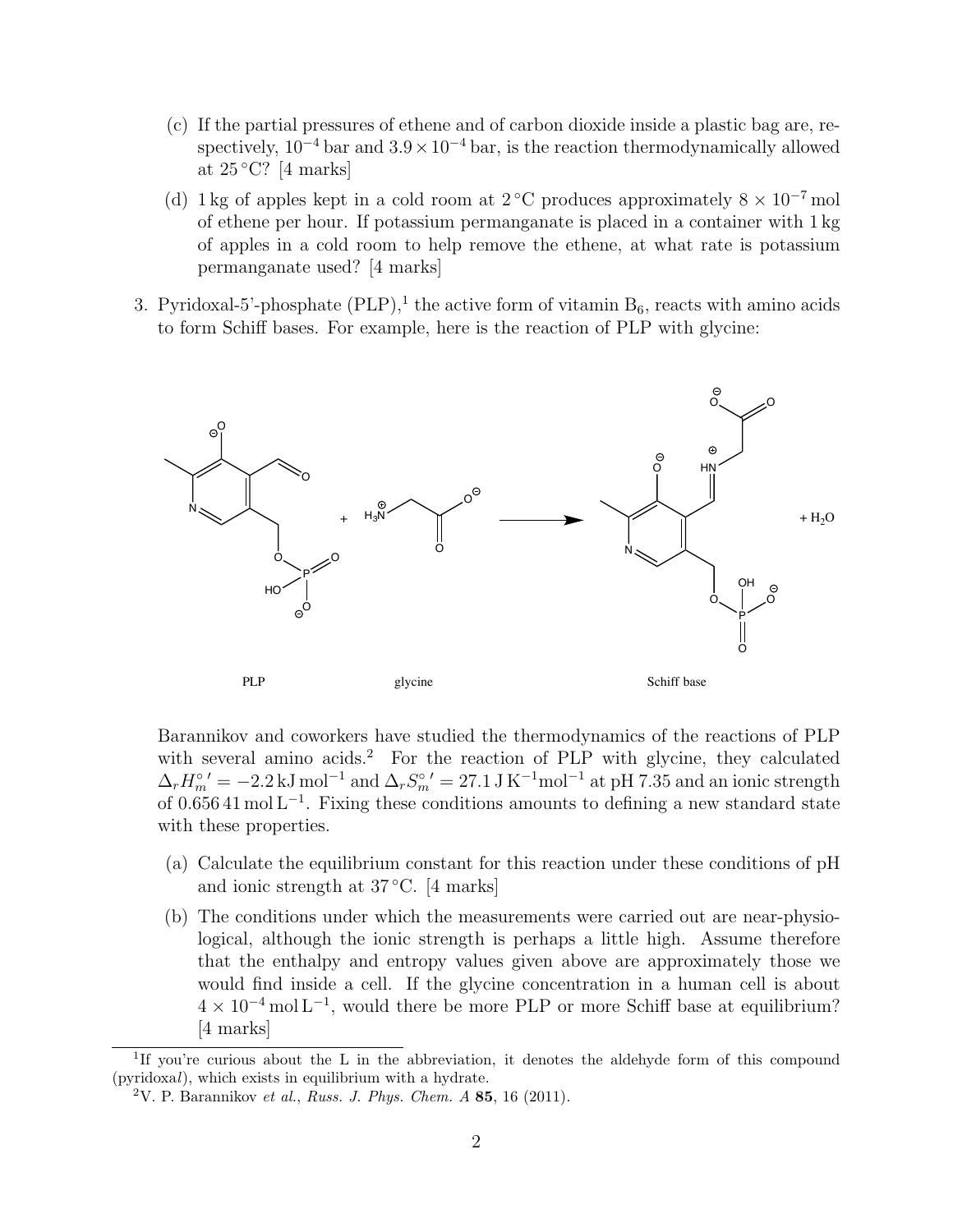4. The heat capacity of a bomb calorimeter (including the water it contains) was determined in the usual way and found to be  $10.943 \text{ kJ K}^{-1}$ . When a  $1.0428 \text{ g sample of the}$ amino acid glycine ( $C_2H_5O_2N$ , molar mass 75.067 g mol<sup>-1</sup>) was ignited in the calorimeter by 10.1 cm of fuse wire  $(\Delta_c u = -9.6 \,\mathrm{J \, cm^{-1}})$ , a temperature rise of 1.2402 K was observed. Calculate the standard enthalpy of formation of glycine. [10 marks]

Note: The majority of the nitrogen in an organic compound burned in a bomb calorimeter is liberated as  $N_2$ .

- 5. Science-fiction movies sometimes depict gruesome consequences of low pressure on the human body when an astronaut ends up outside a space vessel or planetary habitat without a pressure suit. These consequences are often grossly exaggerated for visual effect, but it remains that a low ambient pressure does pose serious risks. One of the more serious risks is the evaporation (boiling) of the liquid coating the alveoli of the lungs. This is an aqueous solution containing a mixture of lipoproteins. For simplicity, we will treat this solution here as pure water. The atmospheric pressure on Mars is approximately 600 Pa. What is the boiling point of water at this pressure? Compare your answer to the  $37^{\circ}$ C of the human body, and thus conclude whether the drying out of the aqueous solution lining the lungs is a danger for a person exposed to the Martian atmosphere unprotected. The vapor pressure of water at  $25\degree C$  is 3167 Pa. [10 marks]
- 6. Using Debye-Hückel theory, calculate the solubility of strontium chromate  $(SrCrO<sub>4</sub>)$ in water at 25 °C given that its  $K_{sp}$  at this temperature is  $2 \times 10^{-5}$ , and that the permittivity of water is  $6.9390 \times 10^{-10} \text{ C}^2 \text{J}^{-1} \text{m}^{-1}$ . [10 marks]
- 7. The enzyme catalase catalyzes the decomposition of hydrogen peroxide to water and oxygen:

$$
2\,\mathrm{H}_2\mathrm{O}_2 \longrightarrow 2\,\mathrm{H}_2\mathrm{O} + \mathrm{O}_2
$$

Although catalase uses two equivalents of hydrogen peroxide, it behaves kinetically like an ordinary one-substrate enzyme. Ogura studied the kinetics of hydrogen peroxide decomposition catalyzed by horse liver catalase at pH 7 and 30 ◦C, and obtained the following data:<sup>3</sup>

$$
\frac{\text{[H}_2\text{O}_2\text{]}}{\frac{v}{\text{mol L}^{-1} \text{s}^{-1}}}
$$
 0.11 0.39 0.73 1.52 2.52 3.35 4.36  
0.7000 L<sup>-1</sup> s<sup>-1</sup> 0.60 1.47 2.17 2.94 3.40 3.62 3.83

The enzyme concentration in this experiment was  $1.2 \times 10^{-7}$  mol L<sup>-1</sup>.

- (a) Determine  $K_M$  and  $k_{-2}$  (also known as  $k_{\text{cat}}$ ). [9 marks]
- (b) Catalase has a very large turnover number  $(k_{-2})$ , much larger than  $k_{-1}$ . What is the value of  $k_1$ ? [3 marks]

 $3Y.$  Ogura, Arch. Biochem. Biophys. 57, 288 (1955). Only a subset of Ogura's data is given in order to save you a bit of work.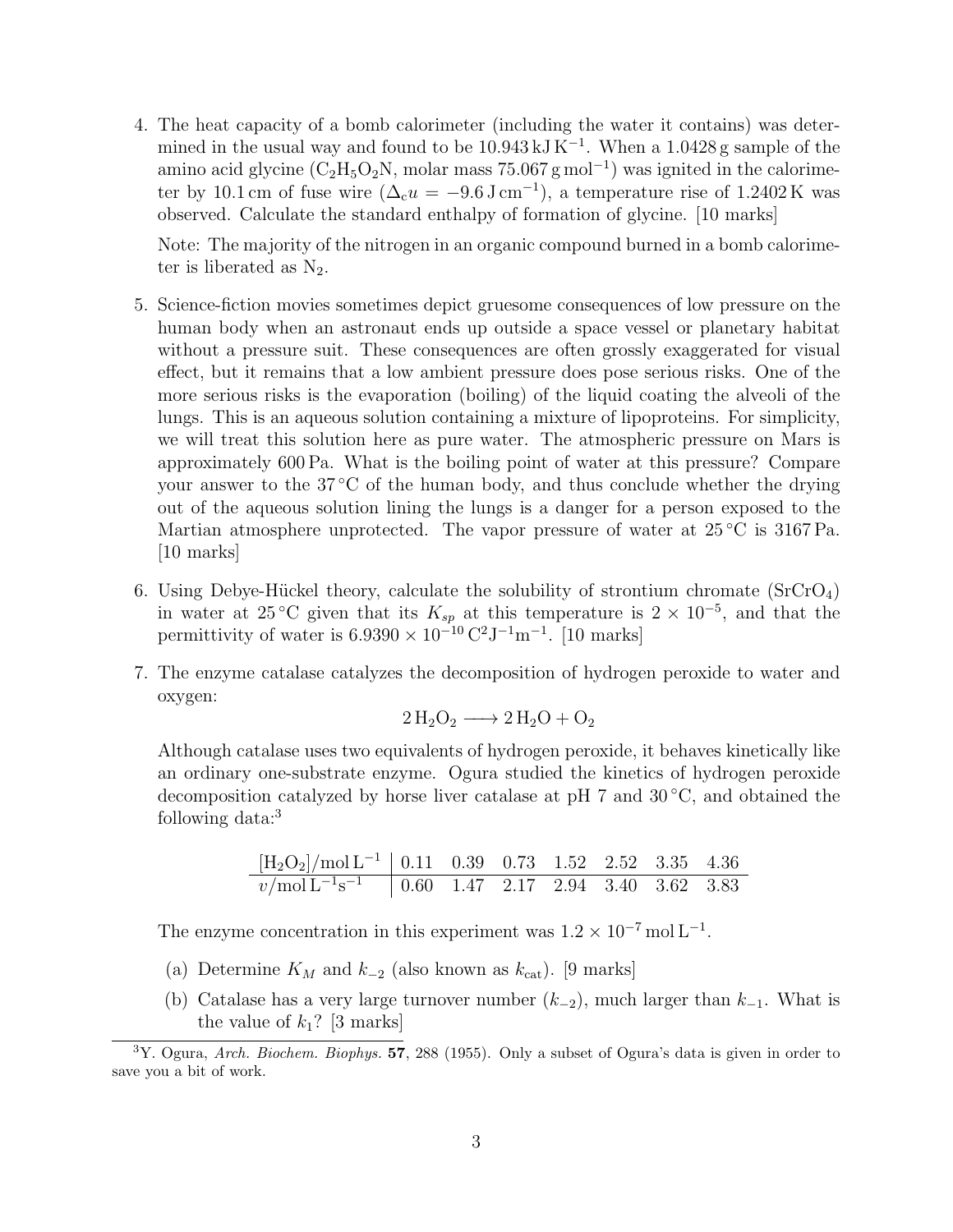8. Prolactin is a hormone with a number of physiological functions, most famously stimulating milk production in mammalian females. The liver also has prolactin receptors, and binding of prolactin to these receptors has a number of effects on liver metabolism and endocrinology. Haro and Talamantes have studied the binding of prolactin to mouse hepatic (liver) receptors. $4$  The reaction is reversible:

$$
R + P \xrightarrow[k-1]{k+1} C,
$$

with R representing the receptor, P the prolactin, and C the complex of R and P. They obtained the following data for the binding rate constant:

$$
\begin{array}{c|ccccc}\nT/ {^{\circ}C} & & 37 & 30 & 23 & 8 \\
\hline\nk_{+1}/10^{4} L \text{ mol}^{-1} \text{s}^{-1} & 12.6 & 8.1 & 7.1 & 2.3\n\end{array}
$$

- (a) Using an Eyring plot, determine the enthalpy and entropy of activation. [8 marks]
- (b) The reverse reaction (i.e. the elementary reaction associated with  $k_{-1}$ ) has the following activation enthalpy and entropy:

$$
\Delta_{-1}^{\ddagger} H_m = 40.9 \,\mathrm{kJ\,mol^{-1}}
$$
  

$$
\Delta_{-1}^{\ddagger} S_m = -172 \,\mathrm{J\,K^{-1}\,mol^{-1}}
$$

Determine the enthalpy and entropy of reaction. [6 marks]

(c) Sketch an entropy profile (i.e. entropy vs reaction coordinate) for this reaction. Clearly label the reactants, products and transition state. Your sketch should be drawn approximately to scale. [3 marks]

#### 2 Answer one question in this section.

Value of this section: 6 marks

Extra answers will not be marked. If you attempt more than one question in this section, make it clear which one you want me to mark. Otherwise, I will mark the first one I see.

- 1. Describe some of the properties of ice cream that make it typical of the class of complex materials. [6 marks]
- 2. Describe the major parts of a bomb calorimeter, and explain briefly how this device works. [6 marks]
- 3. Discuss some of the ways in which enzymes are different from ordinary catalysts. [6 marks]
- 4. Starting from the second law of thermodynamics, prove that  $\Delta G < 0$  for a thermodynamically allowed process at constant temperature and pressure. [6 marks]

 ${}^{4}$ L. S. Haro and F. J. Talamantes, *Mol. Cell. Endocrinol.* **43**, 199 (1985).